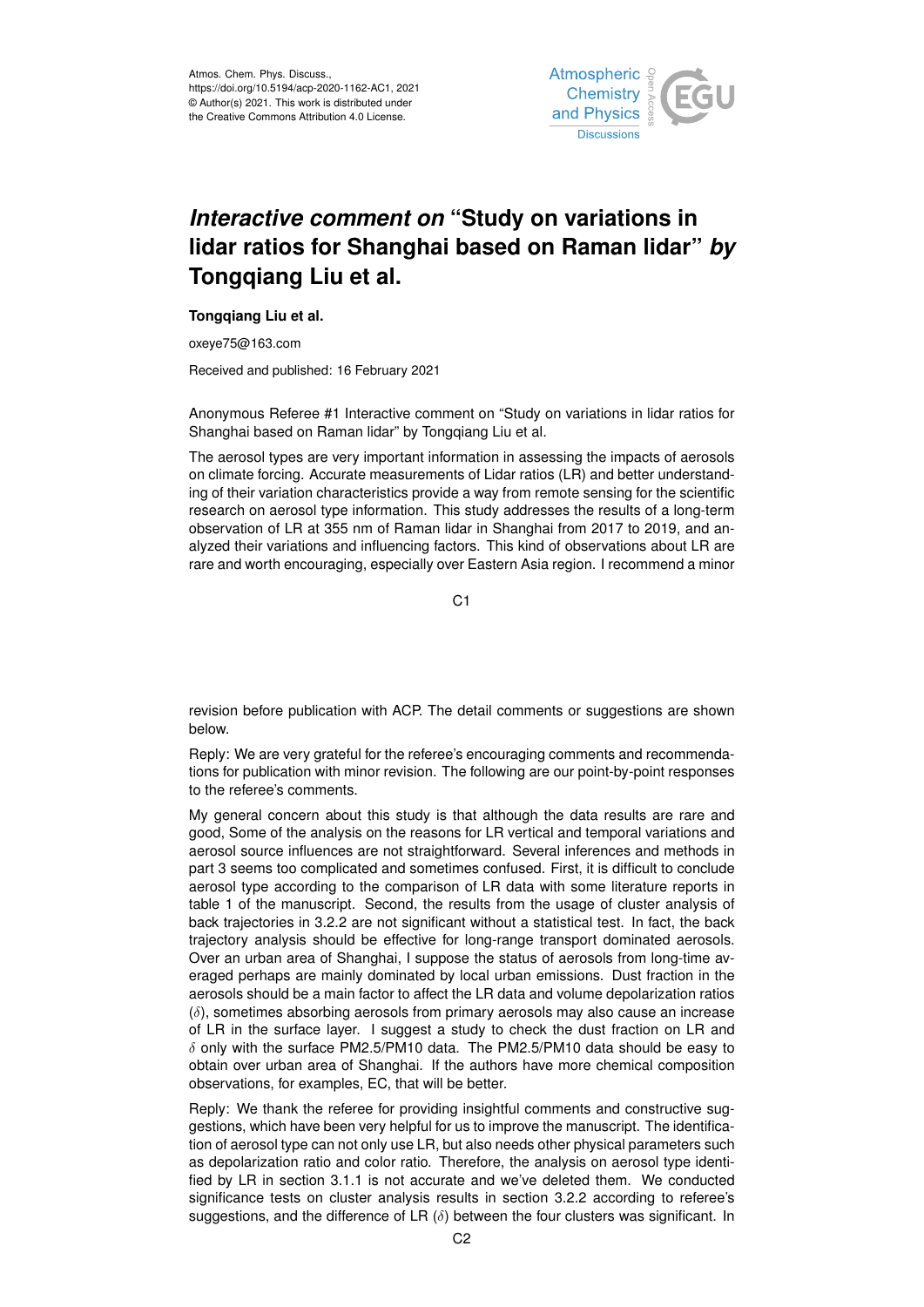addition, the backward trajectory analysis in Section 3.2.2 was mainly to explore the impact of aerosol sources on LR, so we set the airflow reaching altitude at 1000 m above sea level. Generally, aerosols above PBL are mainly affected by long-range transport. Fig. 1 shows the mean value of PM mass concentration of four clusters. The PM mass concentration data obtained from observations near the Raman lidar site. Lower PM2.5/PM10 indicates significant contributions by coarse model aerosols such as dust, and higher PM2.5/PM10 is attributed to anthropogenic aerosols such as sulfate and nitrate (Tian et al., 2018). The mean PM2.5/PM10 affected by the aerosols brought by air mass 4 is 0.63, lowest in the four clusters, which indicated that coarse mode particles contribution is significant. This is different from the result in 3.2.2 that the contribution of spherical smoke particles brought by air mass 4 is larger. The discrepancy may be due to the fact that PM data come from ground sampling, which is difficult to evaluate the impact of long-range transport aerosols above PBL on LR.

1. the English of the paper should be improved, for examples, some definite articles 'the' be misused.

Reply: We appreciated the referee's suggestions. We reviewed the manuscript carefully and have tried our best to corrected grammatical errors and improve the English of the paper.

2. Line 43, "The  $P(\pi)$  was related to sphericity of the particle which can be obtained from the polarization lidar", can it be obtained from the polarization lidar?

Reply: We appreciated the referee's suggestions. The phase function at 180 $^{\circ}$  (P( $\pi$ )) can't be obtained from polarization lidar, and we have revised it.  $P(\pi)$  was related to sphericity of particles, and the sphericity information of particles can be obtained from polarization lidar.

3. Line 46, "Moreover, the heating effect of the absorbing aerosol on the atmosphere results in an increase of atmospheric stability and a reduction of atmospheric vertical exchange, which further aggravates the accumulation of pollutants (absorbing parti-

C3

cles) and a positive feedback is established". Whether this conclusion is right, I think it is depending on a suitable vertical distribution of the absorbing aerosol. If the absorbing aerosols are on near surface layer their heating effect will enhance the instability of the atmospheric boundary layer.

Reply: We agree with referee's concerns and have revised it.

Moreover, absorbing aerosols increases atmospheric stability by reducing the solar radiation reaching the surface during the day. On the contrary, absorbing aerosols on near surface layer heats the surface and increases the atmospheric instability during night (Jacobson, 1998; Jacobson and Kaufman, 2006).

4. Line 92, "the Raman signals are very weak in the daytime", are the Raman signals stronger in the night time than in the daytime, I think they are same, but signal-to-noise ratios are different at daytime and nighttime.

Reply: We agree with referee's concerns. The intensity of Raman signals is the same in daytime and night time, but signal-to-noise ratios of Raman signals in daytime are much lower than that in night time. We've revised this sentence.

Since Raman Lidar used in this study can detect the Raman scattering signal of 387nm nitrogen and signal-to-noise ratios of Raman signals in daytime are much lower than that in night time, the 355nm LR at night can be obtained through the retrieval.

5. Line 111-115, and 338-340, RH data from a model simulation or reanalysis data are not credible. I do not think this analysis is useful to the study.

Reply: We appreciate the referee's suggestions and add some discussion about the reasons of using RH data from ERA5.

In recent years, some studies have evaluated the accuracy of reanalysis data provided by the European Center for Medium-Range Weather Forecasts (ECMWF) based on radiosonde data. For example, Luo et al. (2020) found that the average RH discrepancy between ERA-Interim radiosonde was within 10% below 500 hPa. Song et al. (2020)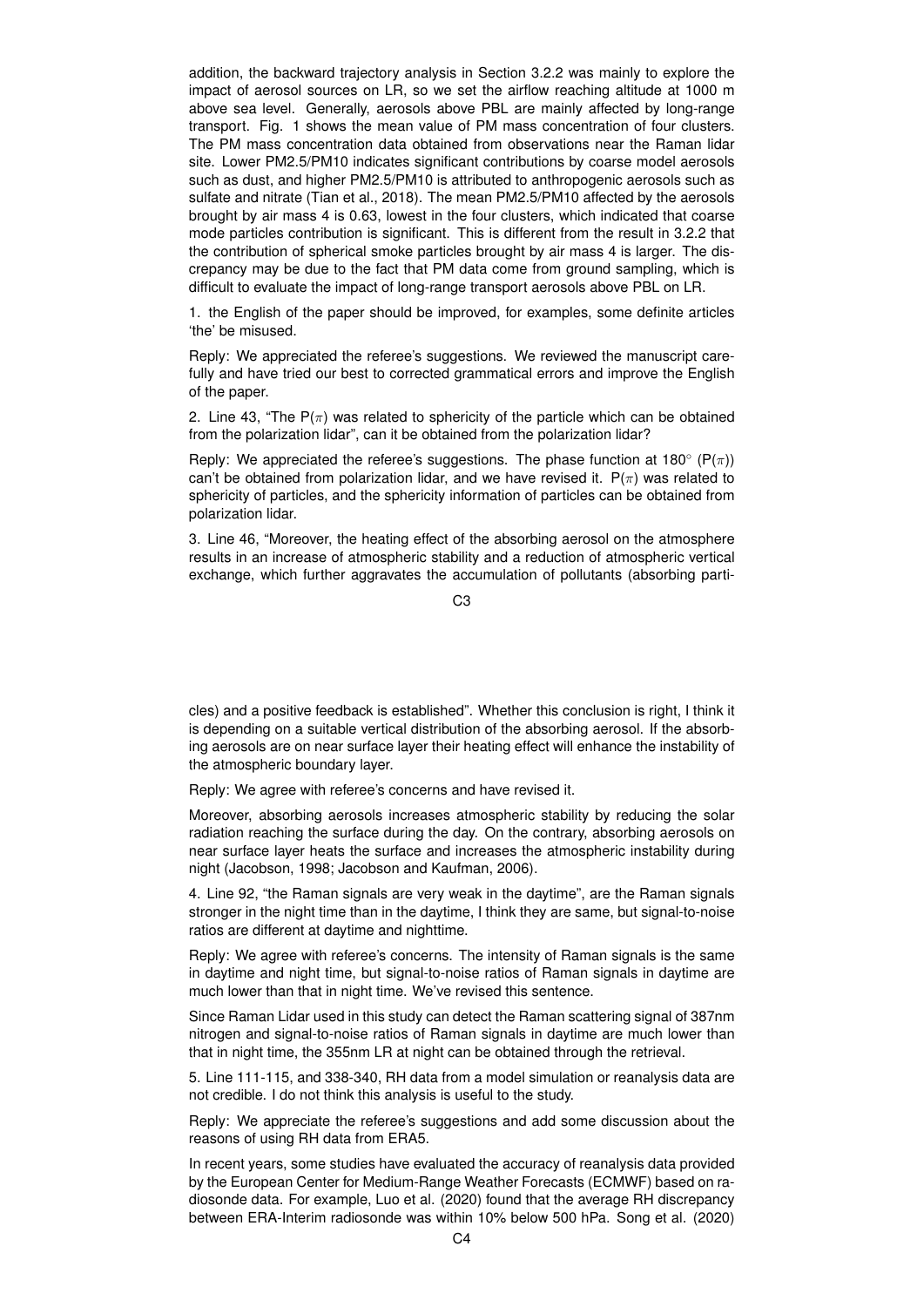found that the root mean square error (RMSE) of ERA5 RH was 3.85% compared with the RH profile of the radiosonde. The above results show that RH from reanalysis data has good accuracy, and has been widely used in various research fields (Sajadi et al., 2020; Tzanis et al., 2019; Xiao et al., 2020).

In addition, we compared the water vapor mixing ratio of Raman lidar with that of ERA5. As shown in Fig. 2, the water vapor obtained from Raman lidar has good consistency with that of ERA5, and the correlation coefficient is 0.94. The comparison between Raman lidar retrieved results and reanalysis data will be put into our next paper.

6. In 3.1.1 General variation of LR. Some comparisons with those values in table 1, then conclude the aerosol type, I do not agree with this method. Dust fraction, or fine-mode fraction, maybe is more direct to help the analysis of the aerosol type.

Reply: The referee's comments are very valuable. Dust fraction or fine-mode fraction combined with LR really helps to analyze aerosol types more reasonably. The finemode fraction can be determined indirectly by the ratio of extinction coefficients of two wavelengths (color ratio) (Liu et al., 2017). Our Raman lidar can only obtain accurate extinction coefficient profile at 355 nm, but cannot obtain accurate extinction coefficient profile at 532 nm due to lack of the corresponding Raman channel. Therefore, the accurate color ratio cannot be obtained, which leads to the inaccurate determination of aerosol particle size. According to definition of LR in Müller's (Müller, 2003) study, LR depends on the absorption properties and phase function of the aerosol. In fact, aerosol absorption properties and phase function can't be obtained only from Raman lidar observation at present. Therefore, we just tried to analyze possible aerosol types by comparing our LR values with those of typical aerosols in previous studies. We agree with your suggestions and have deleted the corresponding analysis on aerosol type identified by LR in section 3.1.1. In order to more accurately analyze the impact of changes in aerosol types on LR, we will use collaborative observation of drones to obtain vertical variation of aerosol absorption properties and size distribution in the future.

C5

7. Line 172, "Above 2km, the mean values of LR were usually less than 40 sr, which alluded to an increasing influence of background aerosol (i.e. less absorbing coarsemode particle)", I think "coarse-mode particle" is not accurate. The coarse-mode particle will lead an increase of LR. Fine-mode secondary aerosols are dominated in longrange transport process over an urban area.

Reply: We appreciate the referee's suggestions. Ferrare et al. (2001) pointed out that LR at 355 nm increased with the increase of the relative amount of fine model aerosols. The small LR at high altitude were usually related to low aerosol concentration and low absorption efficiency of aerosols (Hänel et al., 2012; Hee et al., 2016). Therefore, we've revised the sentence.

Above 2km, mean values of LR were usually less than 40 sr, which was related to low aerosol concentration and low absorption efficiency of aerosols (Hänel et al., 2012; Hee et al., 2016).

8. Results and analysis related to Figure 4, I do not think the current observation period of the data support a seasonal or monthly/annual change analysis. The observation period presented by Fig.1 only include some individual months over the 3 year respectively, it is not reasonable to combine the individual months from different years to an annual or seasonal change. The authors need longer and more continuous data.

Reply: We agree with referee's comments that it is more reasonable to use longer and more continuous data to analyze the seasonal or monthly variation of LR. However, it can be seen from Table R1 and R2 that although Raman lidar observation time is only three years, it covers all months, especially in 2018, which has been continuously observed for almost the whole year. In addition, there are enough samples in different months/seasons, and the average LR have higher statistical power. Therefore, we believe that monthly/seasonal variations of LR are still credible, and the LR monthly/seasonal variations also provides reliable observation basis for the correction of parameters from elastic lidar. Annual variation of LR wasn't analyzed due to the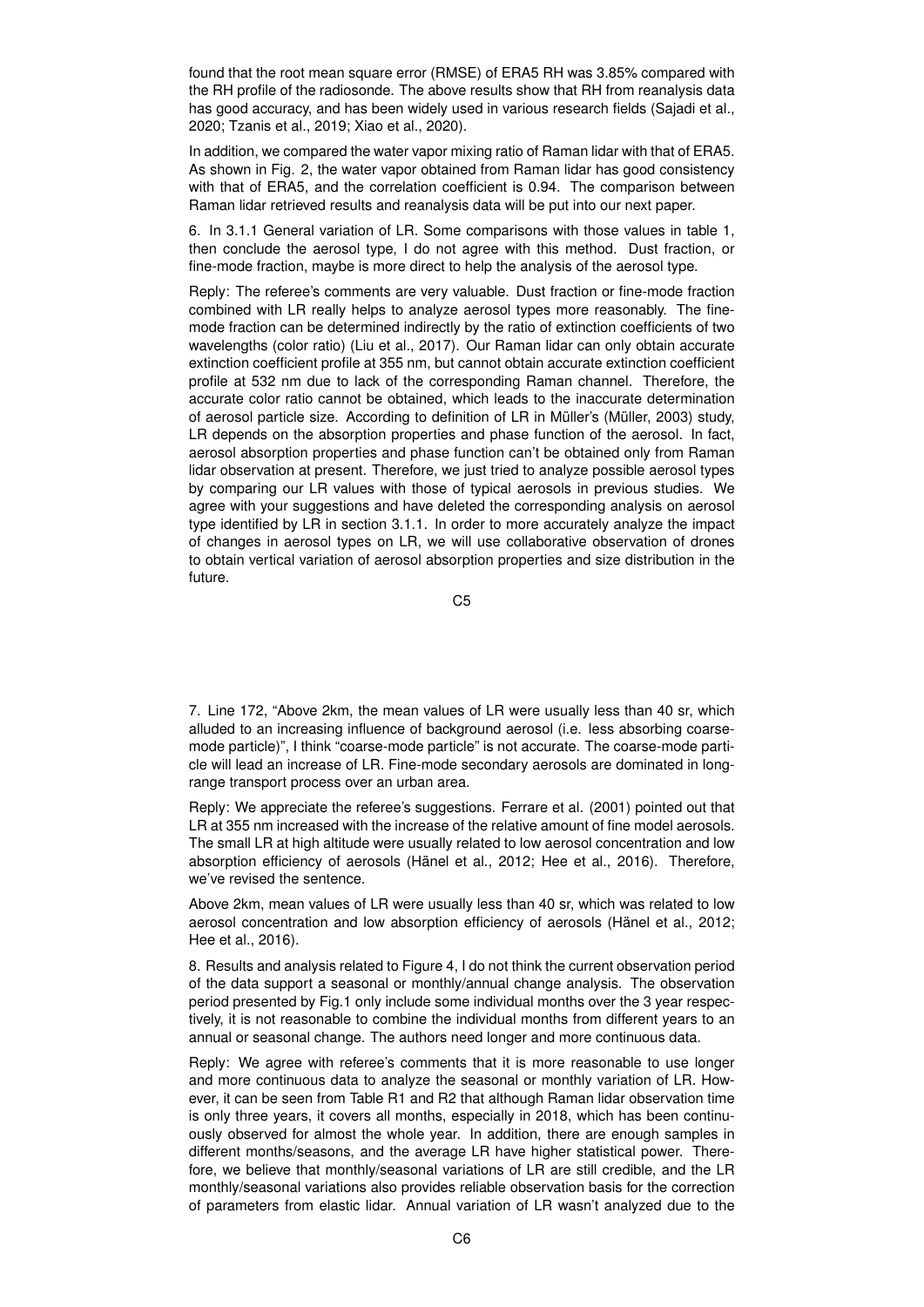short observation time. Table 1 Number of effective observation hours in different season during Raman lidar observation period. Season Spring Summer Autumn Winter Number 272 216 57 122 Table 2 Number of effective observation hours in different month during Raman lidar observation period. Month Jan Feb Mar Apr May Jun Jul Aug Sept Oct Vov Dec Number 38 35 75 115 82 96 100 20 22 15 20 49

9. Figure 5, I suggest date labels for the x-axis instead of sequence numbers.

Reply: The x-axis of Figure 5 has been marked by date (Day/Month/Year) according to referee's suggestions.

10. Analysis related to Figure 7 with back trajectory cluster analysis, I do not think it is significant.

Reply: We agree with referee's concerns and have added significance tests of the results from cluster analysis in the revised manuscript.

Backward trajectory cluster analysis based on HYSPLIT model is widely used in atmospheric aerosol research (Wang et al., 2020; Xu et al., 2018; Zhang et al., 2020). We performed a significance test on the results of the cluster analysis, and the one-way ANOVA showed that  $P < 0.05$ , indicating that the LR of the four clusters were significantly different. Similarly, there were significant differences in  $\delta$  among the four clusters.

In addition, we have added the percentage of each cluster in Fig 7 (a).

11. Analysis related to Figure 8 & 9, why not to check by some surface observations instead of only using AOD, for examples, PM2.5 mass concentration?

Reply: The referee's comments are very valuable. Fig. 3 shows the vertical variation of LR at different PM2.5 mass concentrations. The slope of LR vertical variation didn't show a decreasing trend with the increase of PM2.5 mass concentration. In addition, Fig. 4 shows the hourly variation of PM2.5 in five cases with abnormal LR variation. Except for case 2, the PM2.5 mass concentrations in the other four cases

 $C<sub>2</sub>$ 

were larger. PM2.5 data can well reflect surface pollution degree of particulate matter, but it is difficult to identify aerosol types, especially above 1km altitude. Therefore, spatial distribution of tracer were used to determine whether these five cases were affected by biomass burning aerosols.

Interactive comment on Atmos. Chem. Phys. Discuss., https://doi.org/10.5194/acp-2020-1162, 2020.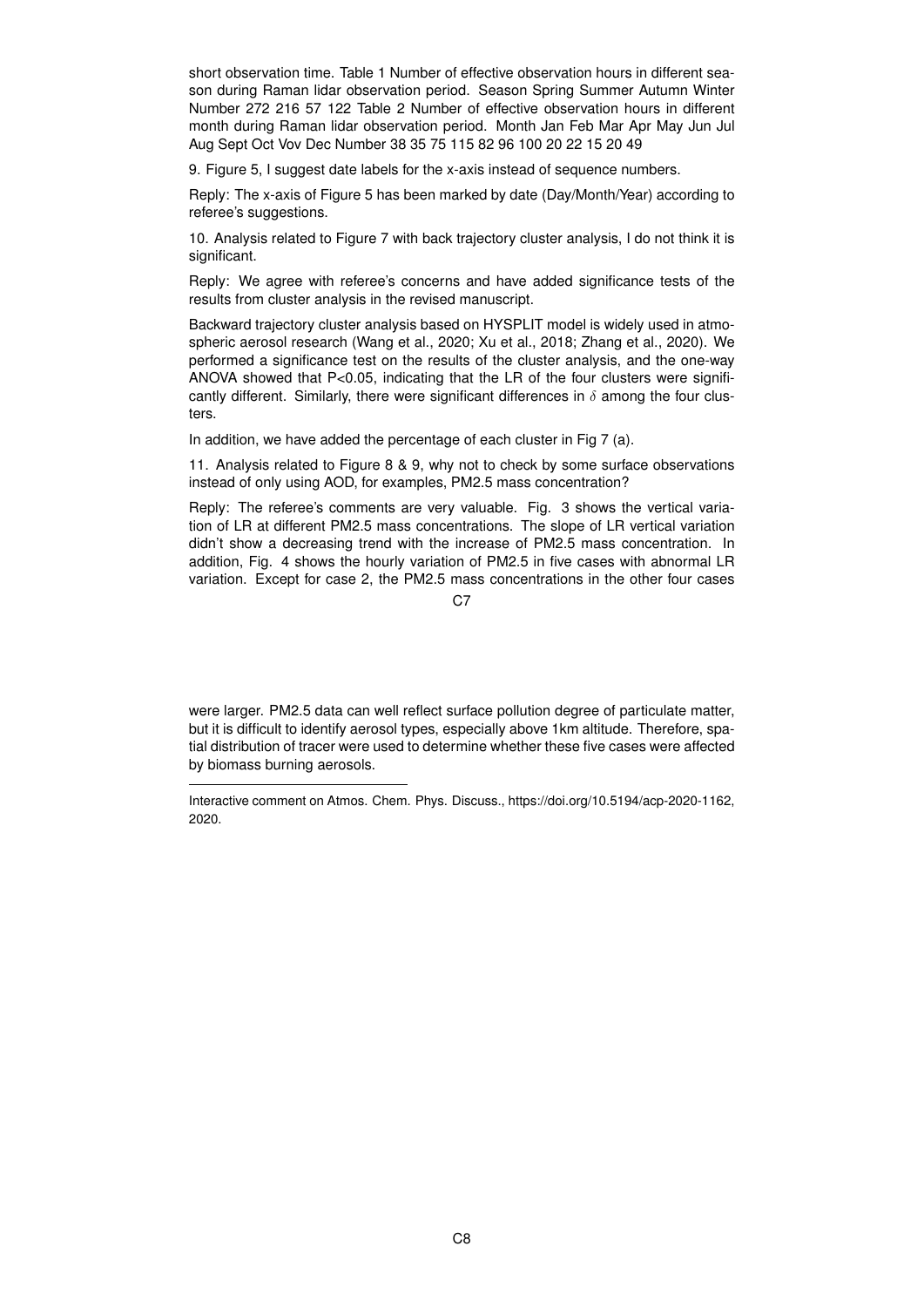

**Fig. 1.** PM of four clusters.





**Fig. 2.** Comparison of water vapor mixing ratio between Raman lidar and ERA5.